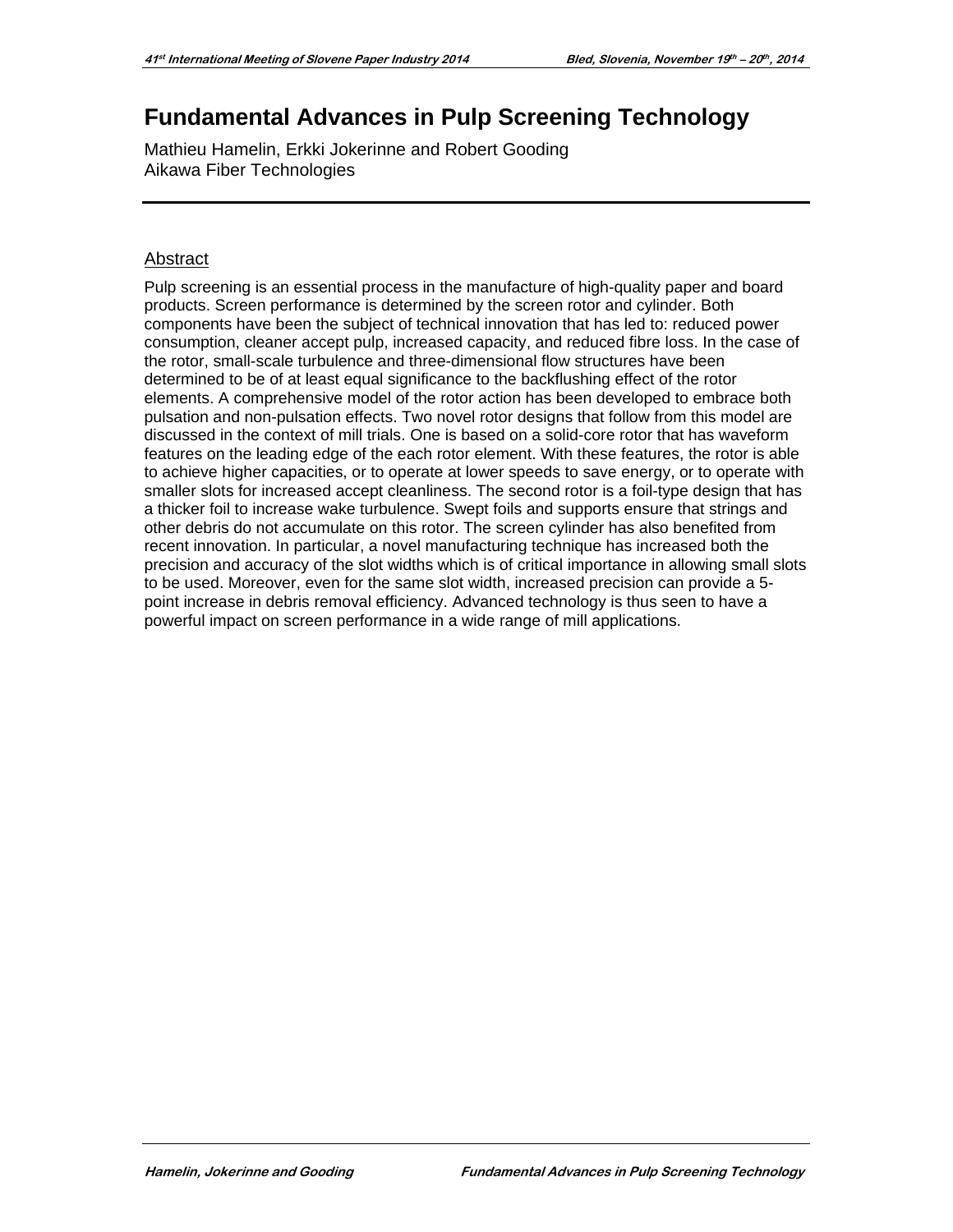#### Introduction

Pulp screening is an essential operation in the production of high-value pulp and paper products, and screens are present in virtually all pulp and paper mills. Pulp screens have screen slots as narrow as 0.10 mm and thus are able to remove a high percentage of contaminants that would otherwise reduce paper appearance, strength, and surface quality. Pulp and paper producers have become increasingly reliant on screening because of its reliability, efficiency and low-cost.

Screening is used in all segments of the pulp and paper industry and its importance is increasing because of the increasingly stringent demands for high-quality paper and board products. The challenge of providing increasingly-higher levels of cleanliness is compounded by the increasing quantity and variety of contaminants in recycled paper furnishes.

The basic parameters used to assess pulp screening are:

- Capacity expressed either in terms of a volumetric or a mass-based flows, i.e. either l/min or t/day;
- Runnability which is a subjective quantity reflecting the ability of screens to operate reliably even during variations in feed consistency and furnish quality;
- **Efficiency** the degree of contaminant removal;
- Power as consumed by the pulp screen rotor;
- Fiber loss the amount of desirable fiber rejected by the final stage of the screen system.

The two essential performance components in a pulp screen are the screen cylinder and the screen rotor. The screen cylinder has either holes or slots. "Accept" pulp flows through these apertures and leaves the screen through the accept port, while the oversize contaminants and reject pulp do not pass and exit from the reject port of the screen. The screen rotor backflushes the apertures and clears them of blockages. It also establishes the flow conditions adjacent the screen cylinder surface that supports the screening action.

Screen apertures are intrinsic to overall performance, with aperture size being the primary variable. Narrow slots provide the highest levels of contaminant removal, but also tend to reduce capacity, illustrating a typical trade-off made in optimizing the screen configuration for a particular application. The screening action that blocks the passage of contaminants from the accept pulp can be divided into two fundamental mechanisms: "Barrier screening" prevents the passage of oversize contaminants when they cannot fit through the apertures regardless of their orientation. "Probability screening", on the other hand, restricts the passage of contaminants that could pass through the apertures if presented in a certain way, but that tend not to pass because their size, shape or stiffness makes it difficult for the contaminants to follow the flow streamlines through the apertures.

Small slots have been made practical through the use of contours on the feed-side of the screen cylinder surface. Contours came into more widespread use in the 1980s and are believed to work by: 1) streamlining the flow through the slot, 2) inducing turbulence to disperse fiber flocs and any fibers that have accumulated at the slot entry, and 3) reducing the potential for fibers to become immobilized at the slot entry. Like slot width, contour height is specified according to the particular application, i.e. considering the feed pulp consistency, pulp character, and the nature of the contaminants.

Improved rotor technology also has the potential to increase screen capacity for a given slot size, or conversely to make smaller apertures possible without a loss of capacity. Power is an additional consideration with rotor technology. The trade-off in some cases then becomes one of power versus capacity (or versus minimum aperture size). There has been great diversity in rotor designs since pressure screens were developed in the 1960s. Four common designs are shown in Figure 1, though well over one hundred rotor designs have been used commercially. Rotors are generally classified as either "open" or "closed" designs. Open rotors have foils, and pulp passes on both sides of these foils. Closed rotors have a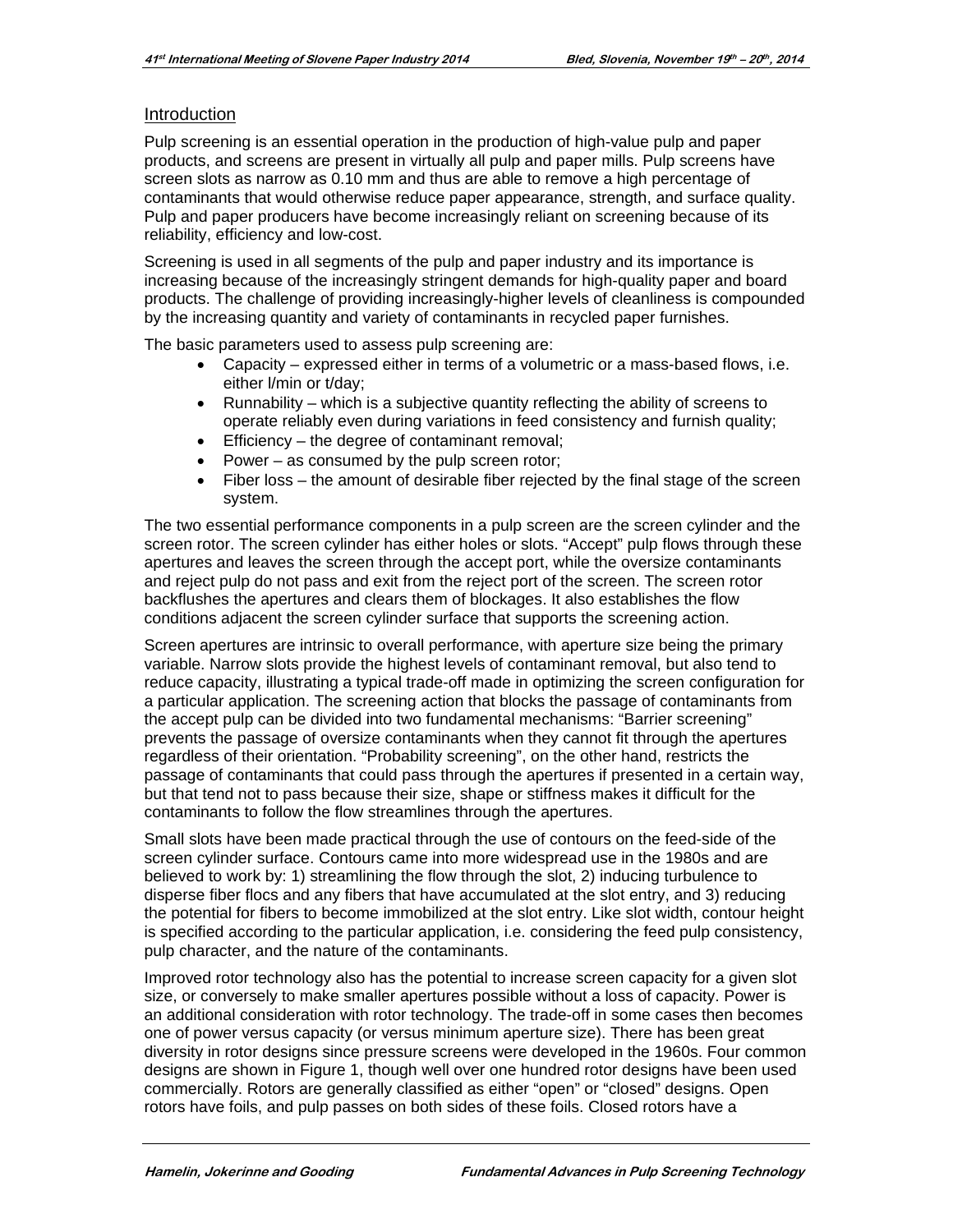cylindrical core that elements are attached to, and pulp passes over the surface of the element adjacent the screen cylinder. In either case, the intent is for the foils or elements to pass within a few millimeters of the cylinder surface and to clear any pulp fibres that have accumulated within the cylinder apertures.

The present study considers three complementary technologies directed to improved screen performance:

- Active-pulse rotor technology The back-flushing pulse induced by the rotor has  $\bullet$ been cited as the principle rotor action, with both pulse frequency and strength receiving study [1]. More recently, small-scale turbulence and large three-dimensional flow structures have been determined to be of at least equal significance [2]. The present study reviews these fundamental effects and proposes a comprehensive model of the rotor action which embraces both pulsation and non-pulsation effects.
- String-resistantant rotor technology While screening is directed to contaminant  $\bullet$ removal, a high concentration of contaminants can challenge the operation of the screen itself. Hard, abrasive contaminants can lead to accelerated wear. In response, improved industrial-grade chrome surface treatments have been developed. Stringy contaminants can lead to build-ups on the rotor, which will grow to the point that the accumulated masses can jam between the rotor and screen cylinder. Design features that reduce string accumulation are discussed herein.
- High slot-precision cylinder technology A novel manufacturing technique has increased slot-width precision and accuracy in screen cylinders. This is of critical importance in allowing small slots to be used. Moreover, with the same slot width, increased precision can provide a 5-point increase in debris removal efficiency.



Figure 1. Some different rotor designs have come into use since pressure screens were introduced in the 1960s including: a) the "bump-type" rotor from the 1960s, b) the "stud-and-nut" foil rotor (1970s), c) a "modified bump" rotor (1990s), and d) a cantilever foil rotor (2000's).

The goal of the rotor is simple: to maximize screen capacity and promote the passage of fibres through the screen slots. The action of the rotor is, however, somewhat complex, combining several essential mechanims. The relative role of each mechanism will vary according to the rotor design and its rotational speed:

**Backflushing Pulses** The backflushing pulses developed by the screen rotor are derived from a decrease in pressure as the fluid (i.e. the pulp) accelerates through the gap between the rotor tip and the feed-side of the screen cylinder. This well-known fluid mechanics phenomenon is commonly called a "Venturi" or "Bernoulli Effect" [1,2]. Between pulsations, the flow through the screen apertures is driven by the pressure drop from the feed to the accept side of the cylinder. With the passage of the rotor foil or element, the pressure on the feed side of the cylinder decreases to the extent that the flow will temporarily reverse direction and pass from the accept to the feed side of the cylinder. This causes a backflushing flow through the cylinder apertures and the removal of any fibres or other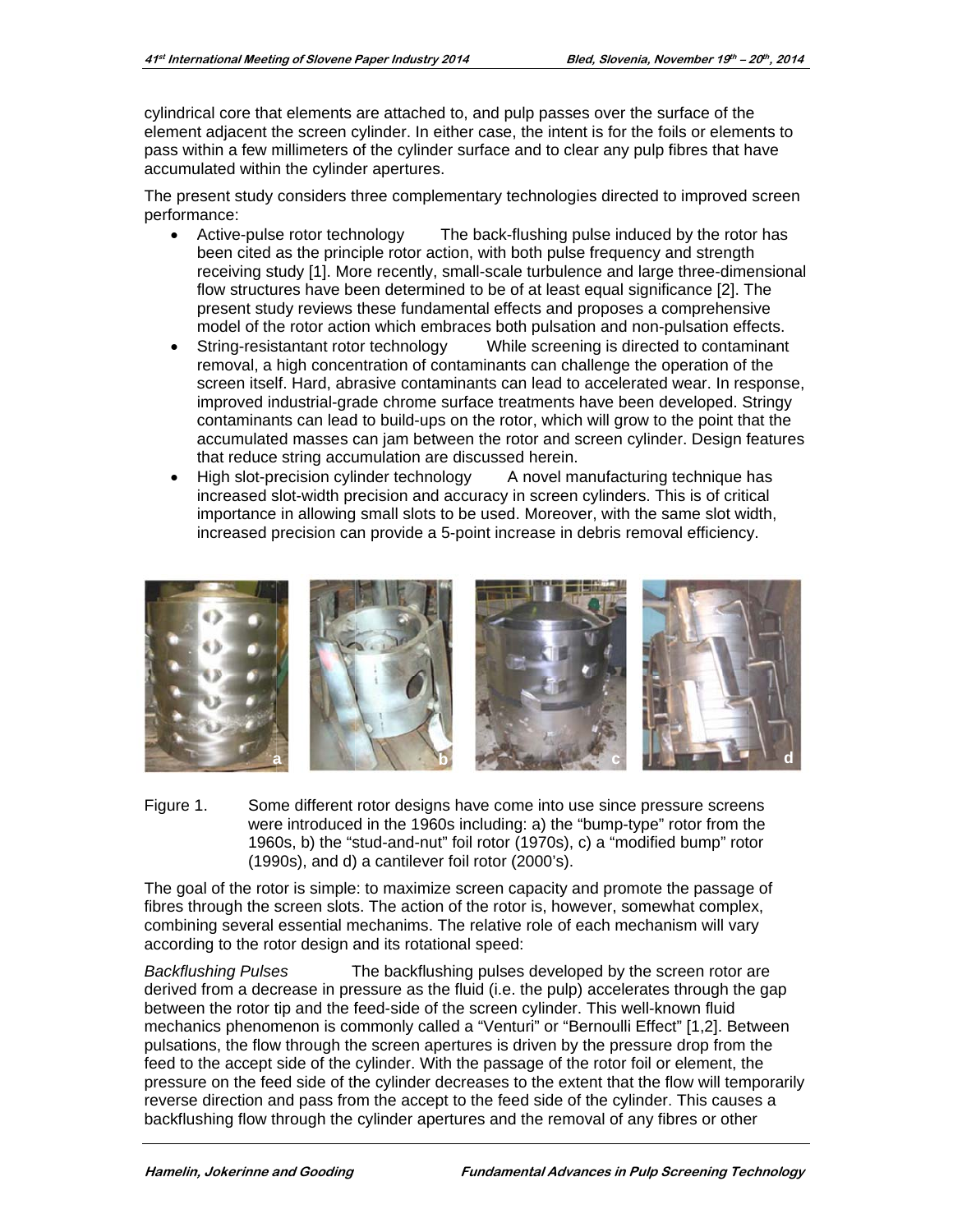material that has accumulated with the aperture entry [3]. Smaller clearances between the cylinder and rotor, and increased rotor speeds will increase this effect [4].

*Fluid Activity* Large and small-scale turbulence and other forms of fluid "activity" are also important in the removal of incipient fibre accumulations within the apertures. Fibres may have become immobilized at the slot entry by a flow bifurcation that leads to fibre "trapping" [5]. High-frequency flow variability at the aperture entry will destabilize the balance of forces inherent to fibre trapping and prevent a significant accumulation of fibres. The bump rotor (Figure 1a) is an example of a rotor that relies more on fluid activity than outright pulsations / flow reversals given that the "land area" of each bump facing the cylinder is relatively small. The arrangement of elements and their shapes has been used to develop fluid activity, as seen in the modified bump rotor (Figure 1c).

*Flow Field Development* The "screening zone" of pulp screen is defined as the annular space between the rotor and screen cylinder. If the rotor did not turn, flow would enter one end of the screening zone and pass axially through the screening zone, with the axial velocity (i.e. the velocity upstream of an aperture) decreasing steadily as flow as drawn off through the screen cylinder. The screen rotor, however, induces a largely circumferential flow within the annular screening zone. Thus flow upstream of an aperture is relatively uniform through the length of the screening zone, even as the accept flow is drawn off, because the upstream flow is a vector sum which is dominated by the circumferential flow component. The rotor thus provides an easily-controlled, relatively uniform , high-speed flow field ahead of the apertures which is critical to the preferential passage of fibres to contaminants [6].

*Reject Zone Pressurization* While the screen rotor provides a relatively uniform flow field through the screening zone, the nature of screening flows causes water to flow more easily through apertures than fibres. Pulp consistency thus increases axially as the flow spirals towards the reject end of the screening zone [7]. Higher consistencies will lead to the increased accumulation of fibres within the apertures between backflush pulses. Anecdotal evidence suggests that most of the accept flow passes through the cylinder in the first third of the screening zone. Thus, overall capacity is limited by not making full use of the remaining two-thirds of the cylinder. The AFT GHC™ Rotor solves this problem by using angled rotor elements to pressurize the reject-end of the screening zone, which leads to increased flow through the latter two-thirds of the cylinder apertures and, in effect, a more balanced flow and increased overall capacity [8]. Alternatively, instead of increased capacity, a smaller slot can be used for a higher degree of contaminant removal. In a third approach using the GHC Rotor technology, rotor speed can be reduced without a loss of capacity. Reduced rotor speed is also supported by the use of an optimized element cross-section in the GHC Rotor design [9]. Power savings in excess of 30% were found relative to some of the older rotor designs shown in Figure 1.

#### Active-Pulse Rotor Technology: AFT GHC2™ Rotor

Many rotors have been developed to accentuate the strength of the pressure pulsation for increased backflushing, or to streamline the rotor elements for reduced power consumption. Certain other rotors have attempted to induce "fluid action" or wake turbulence to reduce any fibre accumulations with the apertures between pulsations, as discussed above. The use of angled elements to pressurize the reject-end of the screening zone and thus to enhance screen performance has proved to be successful, as shown in the GHC Rotor [8].

The AFT GHC2 Rotor was developed to combine all three of the rotor mechanisms to further enhance pulp screen performance. As with the original GHC Rotor, the GHC2 element has a cross-section that has been optimized to provide a strong suction pulse with minimal fluid drag (i.e. minimal power consumption). Similarly, the angled elements pressurize the reject end of the screening zone to balance the accept flow and maximize capacity. What is distinctive with the GHC2 design, however, is the presence of a waveform on the leading edge of the rotor elements, as shown in Figure 2. The streamtubes shown in Figure 2a were generated using computational fluid mechanics, and show how the flow over the element is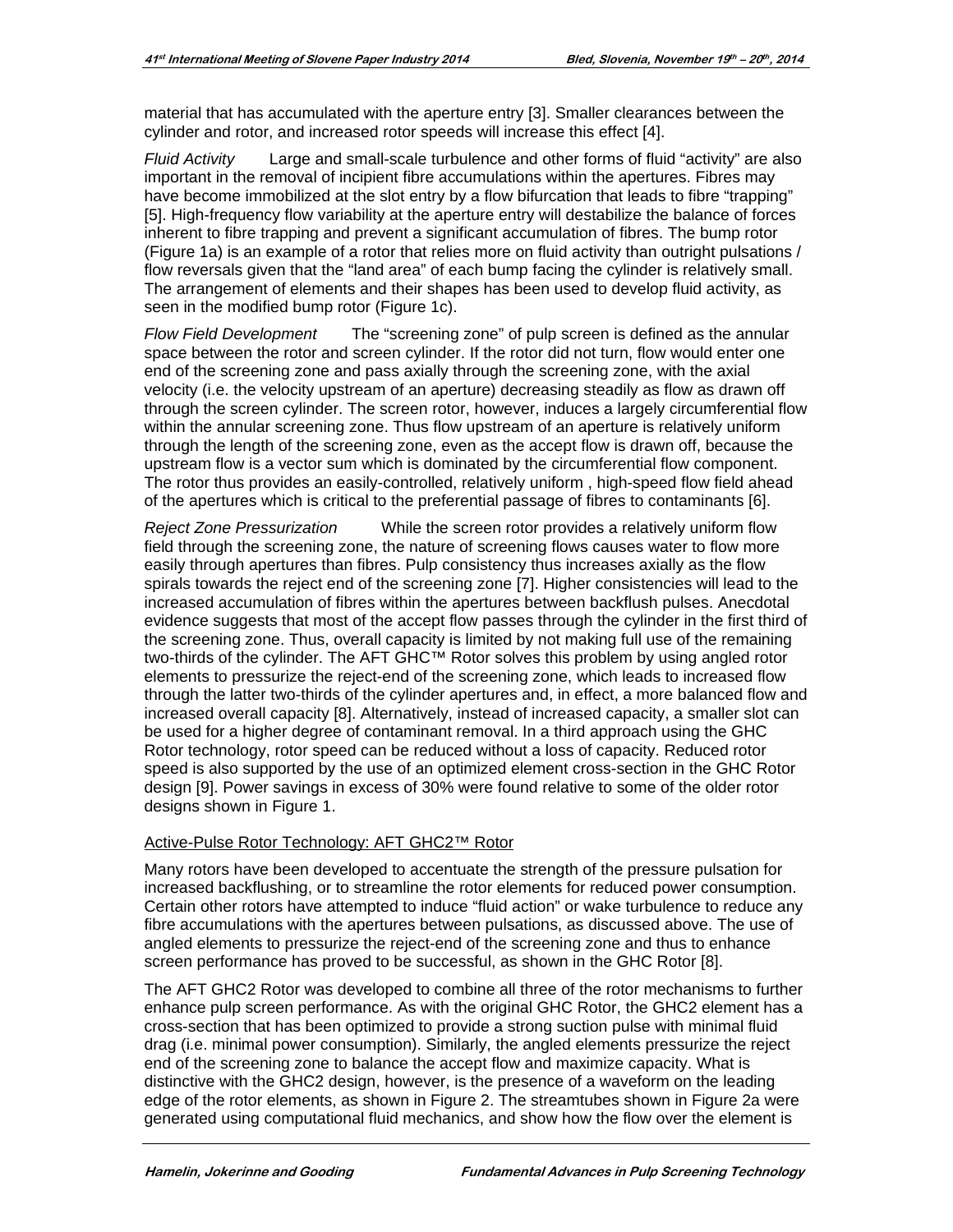disturbed by the waveform on the leading edge, which has a commercial name of PowerEdge™. Fluid activity is thus introduced simoultaneously with the pressure pulse for maximum effect and the activity persists in the wake of the element.



Figure 2. The AFT GHC2™ Rotor features PowerEdge™ technology. The image on the left (a) shows streamtubes passing over the element and demonstrates fluid action. Colour-coding shows velocity. The full rotor is shown on the left (b).

Increased fluid activity is the primary benefit of the PowerEdge, but Figure 2a also indicates that the impinging flow tends to be channelled towards the "valleys" of the PowerEdge feature. It would follow from the physics of the Bernoulli Effect, that a higher local velocity would be reflected in a lower pressure – and stronger suction pulse.

#### **Pilot Plant Tests**

To evaluate the effect of the PowerEdge feature on the suction pulse, GHC and GHC2 rotors were tested in an Aikawa Model 400 pilot plant screen (400 mm cylinder diameter; 498 mm cylinder height). A pressure transducer was installed on the cylinder surface. The pressure pulse traces shown in Figure 3 indicate that the PowerEdge feature led to an approximately 50% increase in the suction pulse at the same rotor speed.



Figure 3. Pressure pulse traces taken on the inside cylinder surface. Each rotor had two rows of two elements, thus four rotor pulses represent two rotations of the rotor. The smaller pulses represent disturbances from the adjacent row of elements. The GHC2 Rotor provided a ~50% increase in suction pulse.

The same pilot plant trials showed that the GHC2 Rotor consumed slightly less power than the GHC Rotor, as shown in Figure 4. More significantly, the GHC2 Rotor is able to operate at a minimum rotor speed of about 2 m/s less than the GHC Rotor, leading to an energy saving of about 30%. Even greater savings can be obtained in comparison to competitor and other older-generation designs, where power savings can reach 50%, as shown in Figure 4.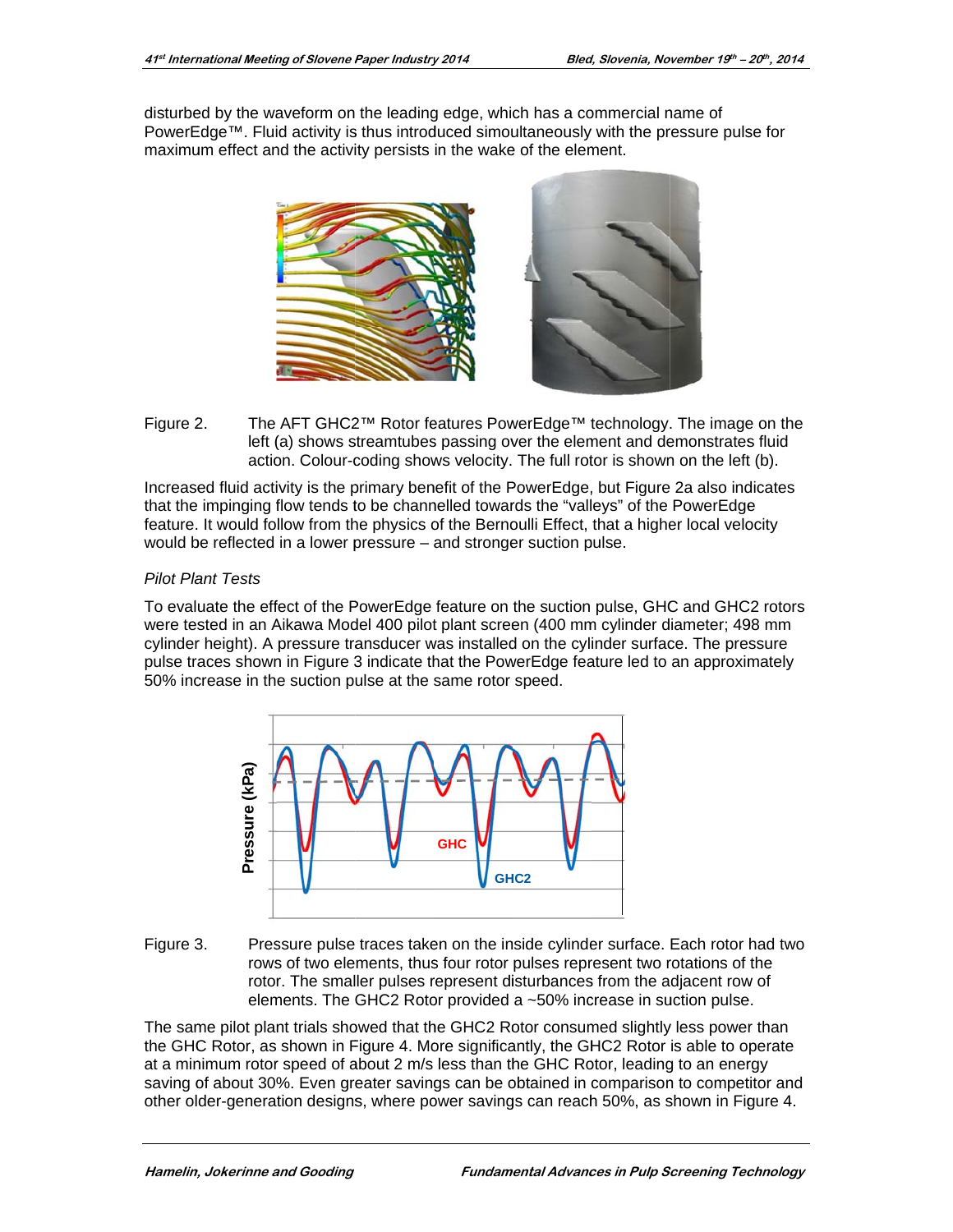Another importanf finding from the pilot plant tests was that reject thickening (i.e. the reject consistency divided by the feed consistency) was ~0.4 less with the GHC2 Rotor than with the GHC Rotor. The reduced level of thickening reflects the more effective removal of fibre accumulations from the cylinder apertures. Reduced thickening is associated with improved screen runnability and is especially important for screens opeating at high feed consistency. The promising pilot plant results led to a program of trials in a range of mill applications.

# Mill Case Study No. 1

The GHC2 Rotor was installed in an eastern-Canadian bleached kraft mill. In particular, the rotor was installed in an Ingersoll-Rand Model 210 primary screen with a feed consistency of 2.0%. A variable-frequency drive was installed to explore the minimum operating speed.

By virtue of being able to operate at ~2 m/s lower minimum rotor speed, the GHC2 Rotor provided a 22% power saving relative to the benchmark GHC Rotor, with both rotors being optimized for minimum speed. The mill also benchmarked the GHC2 Rotor performance against some competitor rotors, at their existing speeds, and found:

- $\bullet$ 58% power saving versus Competitor Rotor No. 1
- 55% power saving versus Competitor Rotor No. 2  $\bullet$
- 46% power saving versus Competitor Rotor No. 3

The pulp furnish at this mill is quite abrasive with cylinder lifetimes of under one year. The PowerEdge feature also appeared to help reduce cylinder wear. While cylinders typically show high wear near the reject end of the screening zone, the cylinders run with the GHC2 showed a more even top-to-bottom wear pattern -- even when operated at a relatively high speed of 29 m/s. Moreover, when the GHC2 is operated at a lower rotor speed, one reduces both the frequency and energy of the abrasive impacts to further reduce wear. Impact energy is proprotional to the square of tip speed.



Figure 4. The superior energy savings available from the GHC2 Rotor are shown to be derived from both: 1) a reduction in power at a given rotor tip speed ("Drop-In Savings") and 2) the ability to operate reliabily at lower rotor tip speeds ("Slow-Down Savings"). Significant savings are seen against the GHC Rotor, but much greater savings are found against older-style competitor rotors.

#### Mill Case Study No. 2

A second mill case study was made at a Central European deinked pulp mill. In this case, the GHC2 Rotor was installed in a primary Voith MSS 10/06 primary pulp screens with a 0.20 mm slot width and 0.6 m/s slot velocity. The feed consistency was 3.4% and the volumetric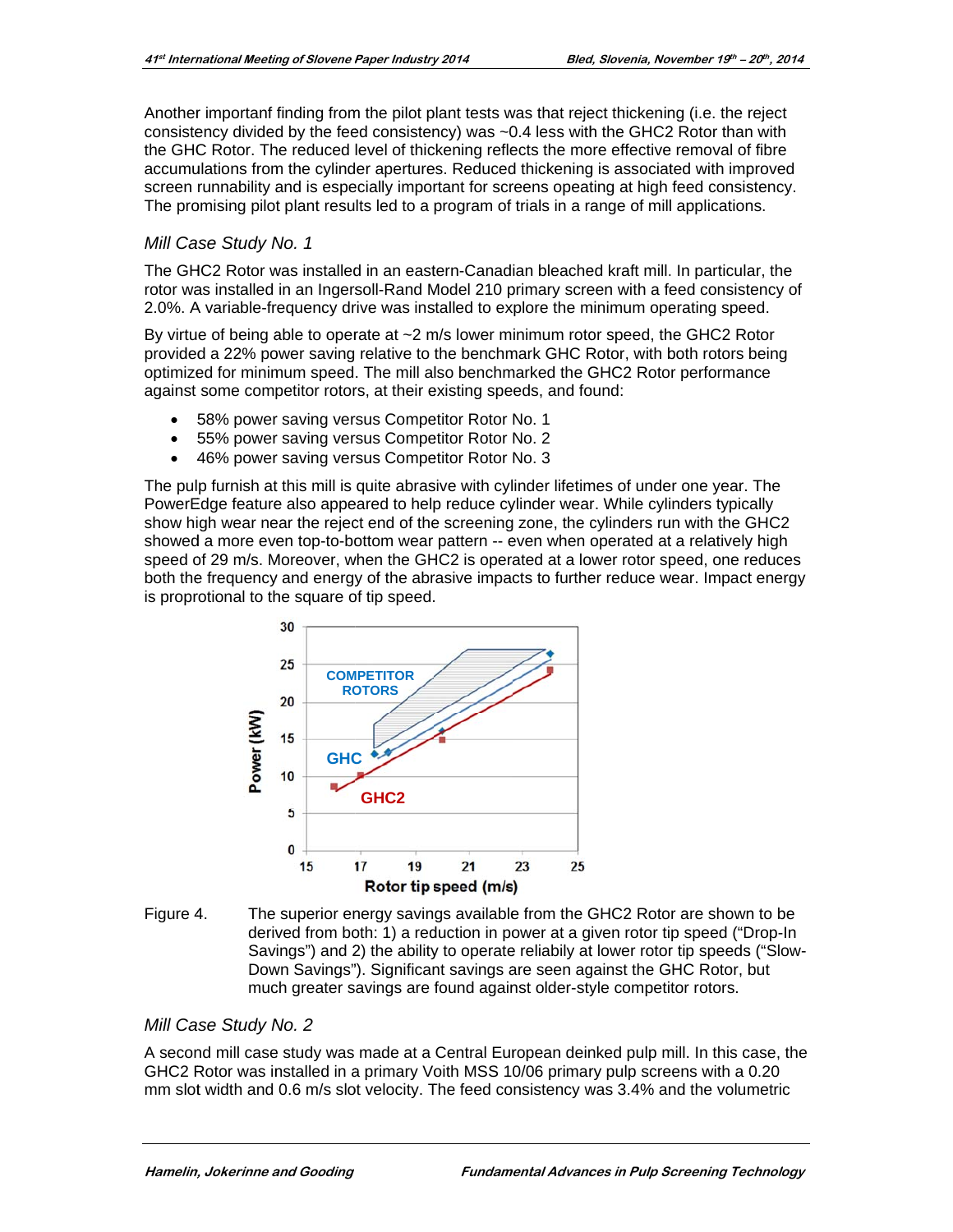reject rate was 25%. An original equipment manufacturer (OEM) rotor was operated in a parallel primary screen with a comparable screen cylinder. The study showed:

- 14% less power was consumed by the AFT GHC2 Rotor relative to the OEM rotor at the same rotor tip speed of 18 m/s;
- the full mill production could be handled by a single screen equiped with a GHC2 Rotor operating at a tip speed of 18 m/s, enabling the second screen to be shut down and thus saving 43% in energy costs as well as additional maintenance costs;
- stickies removal increased by 8 percentage points for the screen equipped with the AFT GHC2 Rotor relative to the OEM rotor at the same nominal mill operating conditions (including equivalent mass reject rates).

#### *GHC2 Applications*

The GHC2 has been installed in a range of mill applications including OCC, kraft and deink pulp mills including screens as large as the M1600 Centrisorter (~1.2 m diameter). Some selected installations are shown in Table 1.

| Country    | Furnish    | Position  | Screen Model            | <b>Principal Benefits</b>                               |  |
|------------|------------|-----------|-------------------------|---------------------------------------------------------|--|
| Canada     | <b>SWK</b> | Primary   | <b>IR 210</b>           | 22% energy savings                                      |  |
| Finland    | <b>HWK</b> | Primary   | Ahlrstrom M1600         | 33% energy savings                                      |  |
| Finland    | <b>SWK</b> | Secondary | Ahlstrom M800           | Reduced dP by 12 kPa                                    |  |
| Germany    | DIP.       | Primary   | Voith MSS 10/06         | 43% energy savings                                      |  |
| <b>USA</b> | <b>SWK</b> | Primary   | <b>IR 212</b>           | Improved runnability                                    |  |
| Canada     | OCC        | Primary   | KBC PS30                | Increased capacity by 15%                               |  |
| Finland    | <b>SWK</b> | Primary   | Ahlstrom F6R            | 20% energy savings<br>Increased efficiency <sup>1</sup> |  |
| Finland    | <b>SWK</b> | Secondary | Ahlstrom F4             | 27% energy savings<br>Increased efficiency <sup>2</sup> |  |
| Finland    | <b>SWK</b> | Tertiary  | Ahlstrom F <sub>2</sub> | 9% energy savings                                       |  |

Table 1. Selected GHC2 installations.

 $\frac{1}{2}$  Reduced slot width from 0.27 mm to 0.20 mm.<br>Reduced slot width from 0.30 mm to 0.20 mm

Some general guidelines ave been developed from mill studies and pilot plant work to understand how the GHC2 benefits mill operations. Table 2 summarizes these benefits relative to the performance of AFT's GHC Rotor under two possible scenarios: one where the mill simply substitutes the rotor at the same operating speed, and the other where the rotor tip speed is decreased by 2 m/s to take advantage of the GHC2 Rotor's more effective rotor action. Thus one can, for example, obtain an ~30% power savings from a lower tip speed, or substantially increase debris removal possible by operating with a smaller slot, as two of the many possible strategies available by using a GHC2 Rotor with PowerEdge technology.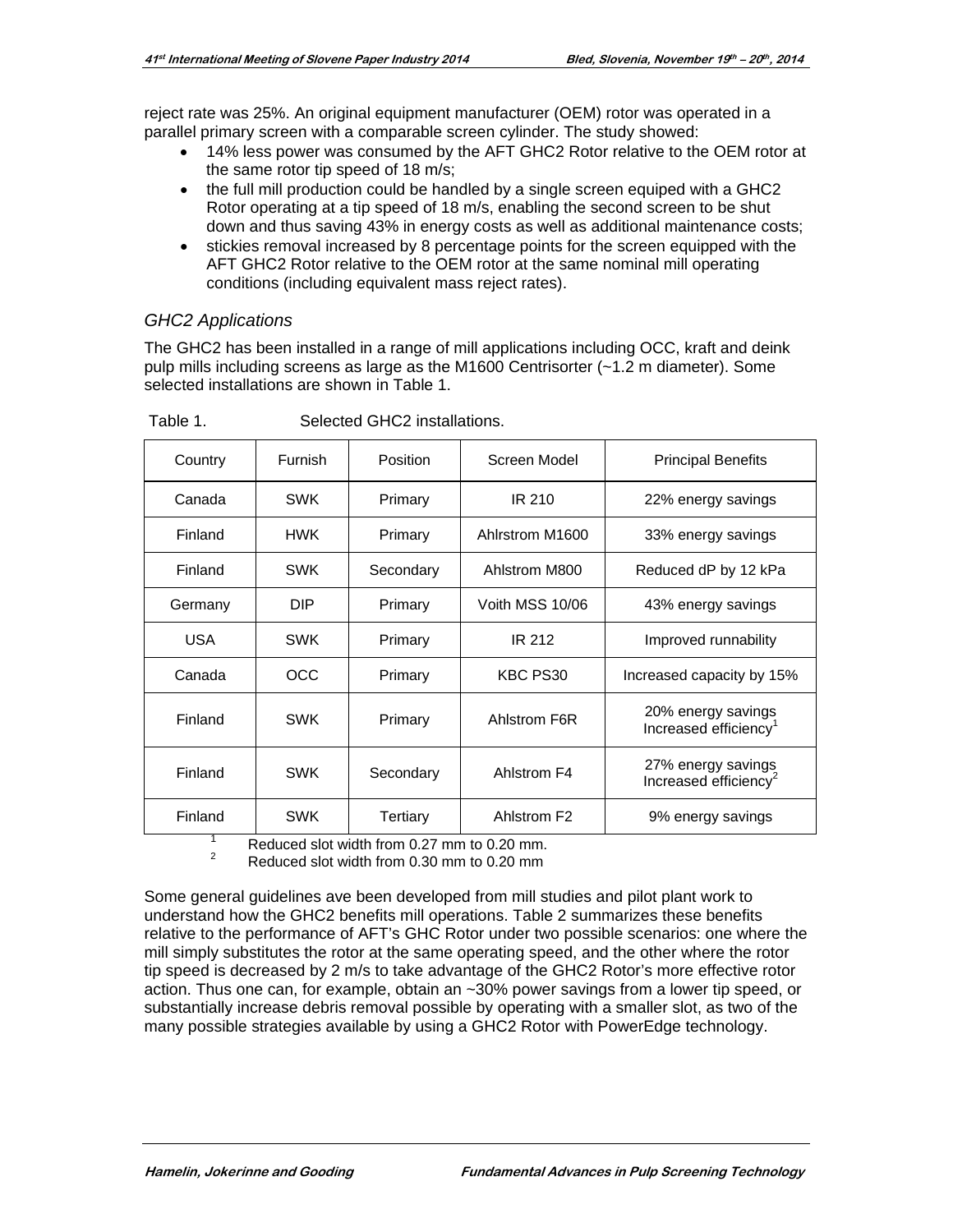#### Table 2. Benefits obtained the the GHC2 Rotor relative to the GHC Rotor under two possible operating scenarios.

|                                                    | Same Tip Speed       | 2 m/s Lower Tip Speed   |  |
|----------------------------------------------------|----------------------|-------------------------|--|
| Energy                                             |                      | $30\%$ less             |  |
| <b>Thickening Factor</b>                           | $0.4$ less           | $0.2$ less              |  |
| Cylinder / Rotor Lifetime                          |                      | $\sim$ 20 to 30% longer |  |
| <b>Pressure Differential</b>                       | 7 kPa less           |                         |  |
| <b>Maximum Slot Velocity</b>                       | 20% higher           | 10% higher              |  |
| <b>Maximum Feed Consistency</b>                    | 0.5% higher          |                         |  |
| Debris Removal Efficiency <sup>1</sup>             |                      | =                       |  |
| Debris Removal Efficiency<br>(using smaller slots) | substantially higher | higher                  |  |

 $1$  at the same mass reject rate

# String-Resistant Rotor Technology: AFT EPX™ Rotor

As the world's largest supplier of performance components for pulp screens, AFT offers a range of designs to suit the particular needs of pulp mills globally. Mills typically use a foiltype (open) rotor in screens located immediately upstream of the papermachine. This minimizes the possibilty of pressure pulsations from the screen passing to the headbox, which would result in basis weight variations. Certain mills use the same screen for fine screening of the pulp. If this pulp is heavily contaminanted with debris and stringy contaminants, operating problems can result. Traditional foil-type rotors offer a number of surfaces where strings can accumulate and build up, including on the foils themselves. In some mills, the accumulation of the debris can be significant, as shown in Figure 5, and the contaminants will jam between the rotor and cylinder, causing the screen to stop.



Figure 5. Stringy contaminants can hang up on the rotor foils and form into larger clumps which have the potential to jam between the cylinder and rotor.

The AFT EPX<sup>™</sup> Rotor was developed specifically for such difficult applications and its key features are shown in Figure 6. The EPX Rotor is a foil-type rotor so as to minimize any pressure pulsations that could be transmitted downstream, as discussed previously. The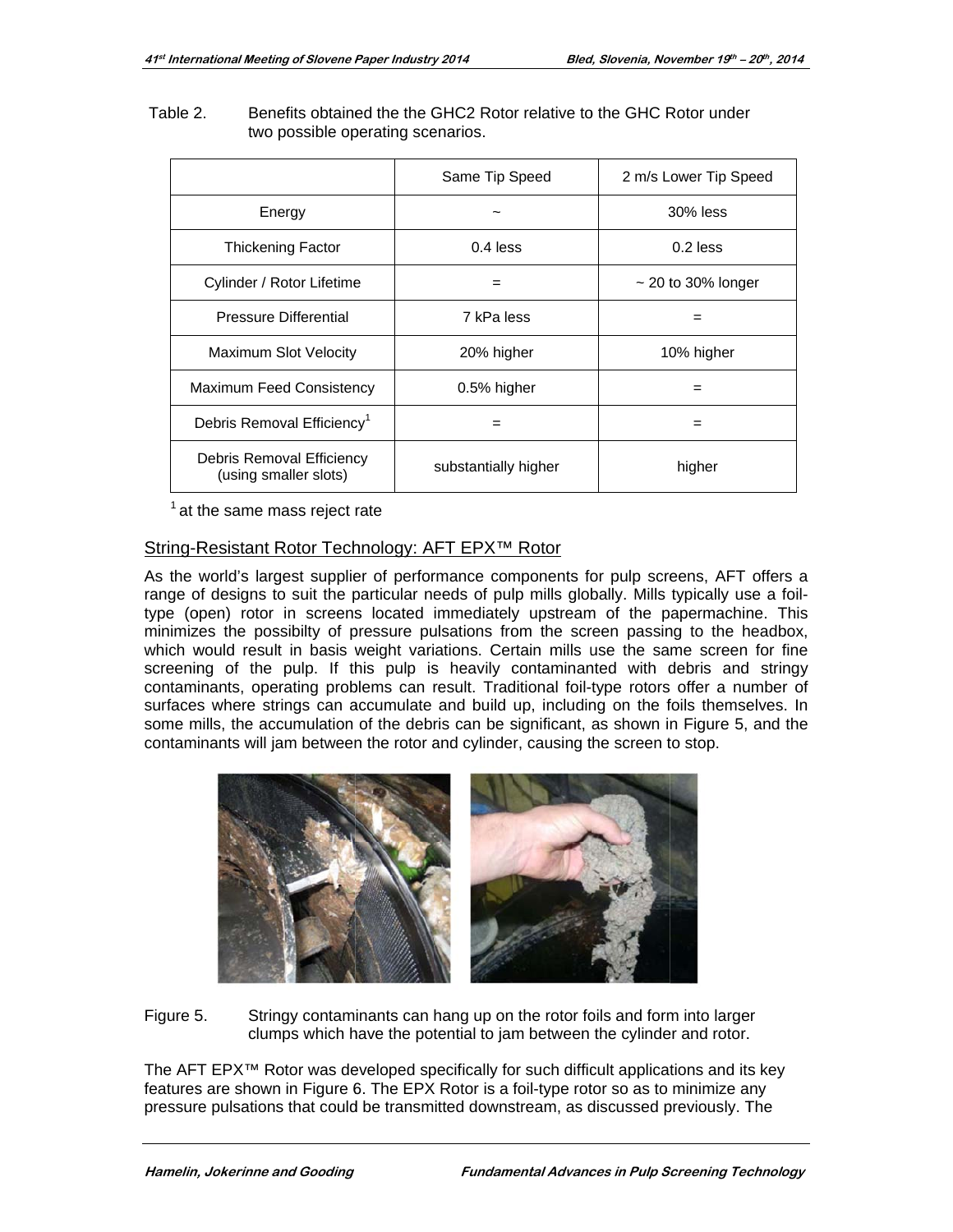thick foil cross-section provides effective pulsations and wake turbulence to clear any accumulated fibres from the screen apertures. The foils are staggered to distribute stresses on the screen cylinder and to develop some degree of fluid action.

The "swept" features of the EPX Rotor are distinctive and are particularly important to ensuring the good runnabilty of this rotor with highly-contaminated furnishes. The foil itself is inclined relative to the rotor axis so that any strings that impinge on the foil edge will slide along the foil and be released from the end of the foil. The support arms for the foils are set at an angle of 105 degrees from the rotor core as shown in Figure 6. Strings that impinge on the support arms will likewise move along the arm and be released. In this way, there are no locations for strings to build up on the rotor.



Figure 6. AFT's EPX Rotor (above left), features swept foils and support arms (above right) ensure there are no sites for strings or other debris to accumulate.

An accurate rotor-cylinder clearance is provided by the dual-arm system for supporting the rotor foils. The backflushing pulse created by the rotor foil will be significantly diminished by an excessively large gap [4]. Measurements of the clearance in an industrial screen (Figure 7) show that the EPX Rotor has rotor-cylinder clearances consistently between 2.5 and 3.5 mm. In contrast, clearances for an older-style OEM rotor were measured in the same screen and found to range from 1.5 to 7.0 mm. These large clearances would lead to a greatly diminished backflushing action. There are anecdotal reports of cylinders becoming plugged in regions that correspond to the location of these large clearances.

The EPX Rotor has proven successful in solving plugging and runnability problems in a number of mills, as demonstrated by the following example:

#### Mill Case Study No. 3

The AFT EPX Rotor was installed at in a Metso TL450 primary headbox screen in a European OCC mill. The feed consistency was 1.3% and the screen cylinder had 0.15 mm slots. The screen had previously been operating with an OEM Helical Foil Rotor, but had suffered for a number of years with plugging problems and a high feed-accept pressure differential. Installation of the AFT EPX Rotor elminated the stringing and plugging problems. Pressure differential decreased. The mill is now able to run the screen reliably and without interruption. The mill also reported improved top-layer cleanliness.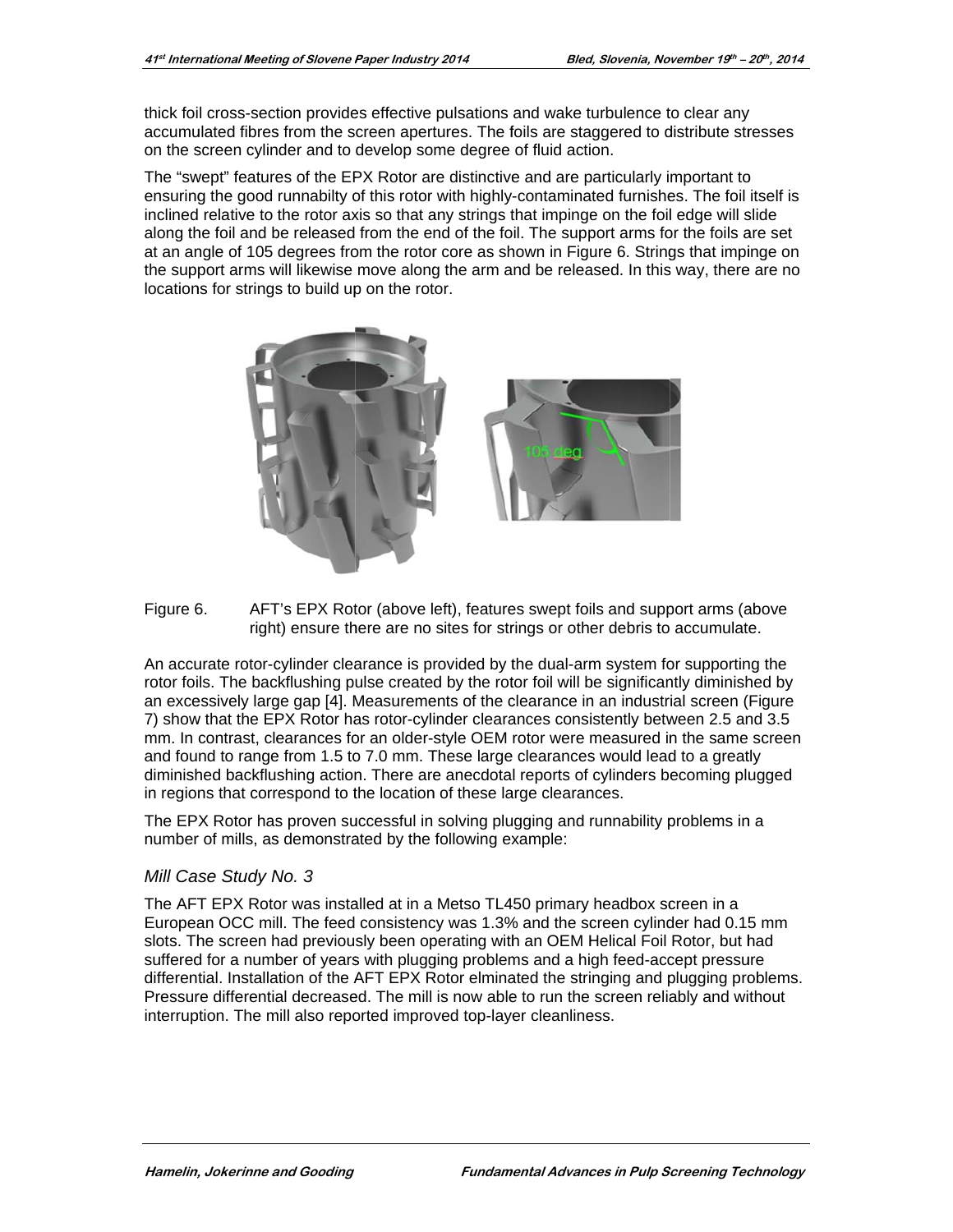

Figure 7. The double-ended support for the screen foil in the AFT EPX Rotor led to a more consistent rotor-cylinder clearance than the single-ended support found in a competitor rotor. A more consistent clearance leads to a more consistent and effective rotor pulse and better screen runnability.

#### High Slot-Precision Cylinder Technology: AFT MacroFlow2

Enhanced slot precision significantly benefits screen performance. Traditional manufacturing processes use welds, glue, riveting or rolling to connect the wires to the support structure. The standard deviation of slot widths is typically in the range of 10 to 15 microns. More advanced manufacturing techniques, with state-of-the-art laser cutting, cylinders made inthe-round, and novel wire-ring locking techniques have reduced the standard deviation below 10 microns. The AFT MacroFlow2 cylinder (Figure 8) is an example of this.

Great care is taken in selecting the appropriate slot width and contour type. Some individual wires are shown in Figure 9, with their shape defining the contour and the minimum spacing between them defining the slot. Slot width is typically specified as small as possible, and thus to have the highest level of debris removal while still providing adequate screen capacity. Increased slot width variability will lead to more undersized and oversized slots. Undersized slots will tend to plug with pulp, causing a reduction of screen capacity  $-$  or alternatively, the possibility of undersized slots will lead to a larger-than-ideal slot being specified to avoid the critical loss of capacity. More oversized slots increase the possibilities for contaminants to pass through the screen cylinder and into the accept pulp.

Screen cylinders are typically designed with all the slots having the same width. Some variation in slot width exists, however, and it comes from a range of sources: The wedgewires themselves are typically formed by a rolling process and can vary slightly in width. The methods used to install wedgewires in the support rings during cylinder manufacture will also lead to some slot width variation. For example, the process of cutting notches in the support rings is, to some degree, imperfect whether it is based on lasers or machine tools. Applying a layer of glue (also known as "metal bonding") will introduce variability. In constructions where the wires are welded to support rings, the heat of welding will introduce additional variability into the wire spacing and slot width. Some designs involve cutting the notches and installing the wires while the screening "mat" is flat and additional variability is introduced when the mat of the wires and support structure is rolled into a cylinder. Also, even after the cylinder in installed in the mill process, contaminants such as glass and sand can erode the slot width and lead to not only wider slots but also more variable slot widths, with both factors leading to reduced screen efficiency.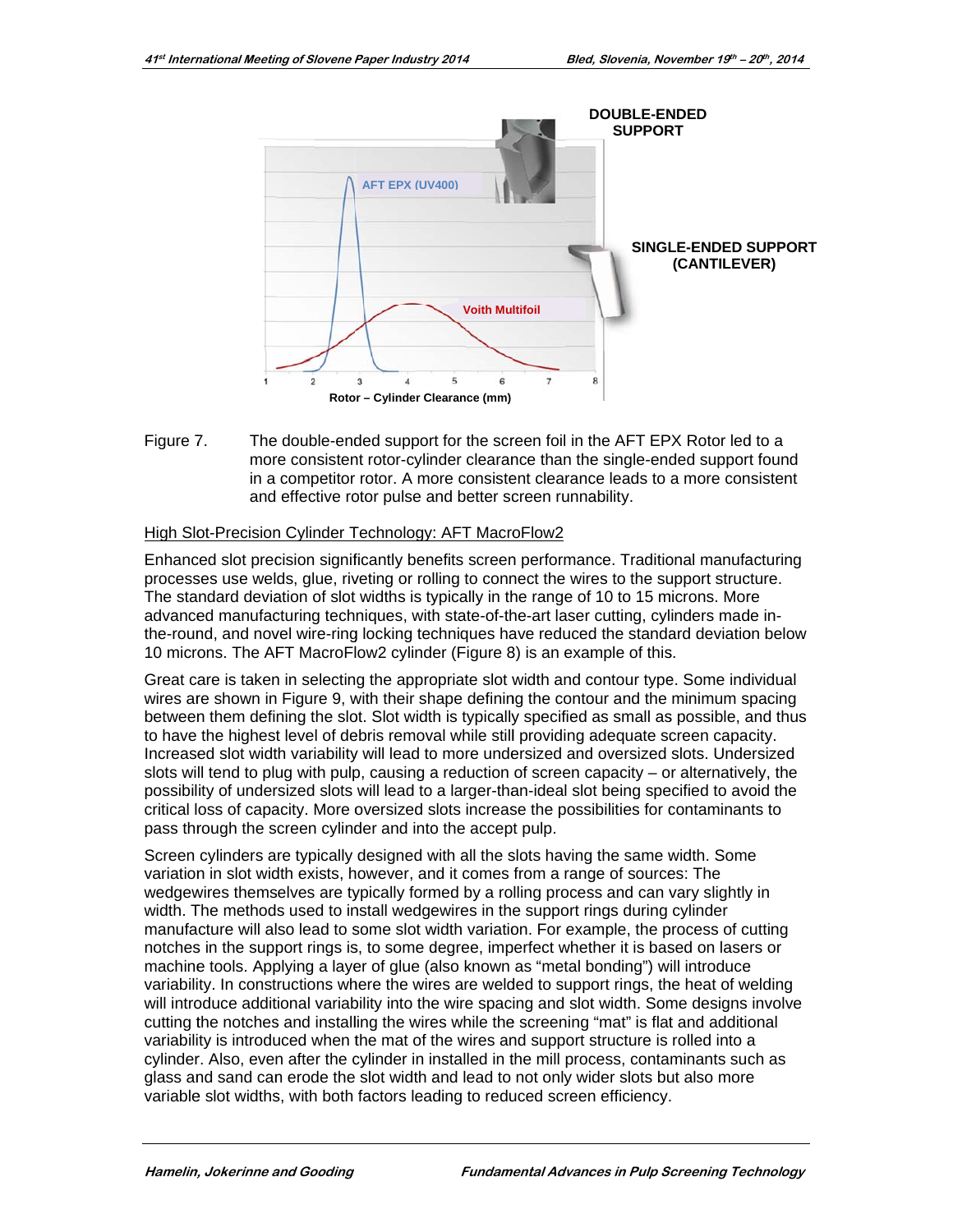

Figure 8. The AFT MacroFlow2 wedgewire cylinder is shown on the left, with a series of support rings holding the wedge wires that define the slots. A close-up of the interior (feed-side) of the cylinder is at the right.



Figure 9. Close-up images of individual wire cross-sections. Two slots are shown in the image on the left and the close-up of a single slot is shown in the inset at the right. A layer of chrome is apparent on the top of the wire, which has been applied for wear protection. The nominal slot width is 150  $\mu$ m, which is defined by the minimum width in the "throat" of the slot.

The variation of slot width can be expressed as a normal (i.e. Gaussian) distribution which is characterized by a mean (w) and standard deviation ( $\sigma$ ) with 95% of slot widths falling within a range of  $\pm 2\sigma$  of the mean. Some typical slot width distributions are shown in Figure 10 which demonstrate the practical impact of variations in the mean (accuracy) and standard deviation (precision). A measure of accuracy is given as  $\mu^*$ , which is the difference between the target width and the mean. Cylinder A has a mean of 135  $\mu$ m, which is 15  $\mu$ m below the target slot width of 150  $\mu$ m (mediocre accuracy) and has slot widths ranging mainly from 105 to 165  $\mu$ m (mediocre precision). Some of the slots in Cylinder A are so small that they may be prone to blinding. Cylinder B represents something close to an ideal slot width distribution, with excellent accuracy (its mean matches the 150 micron target) and very good precision, with the range of slot width extending from about 110 to 150  $\mu$ m. Cylinder C is the worst of the three cylinders with poor accuracy ( $\mu^*$  = 25  $\mu$ m) and precision ( $\sigma$  = 25  $\mu$ m).

Table 3 provides a summary of some brochure claims and actual measurements made for a number of industrial screen cylinders. Limitations in traditional manufacturing processes,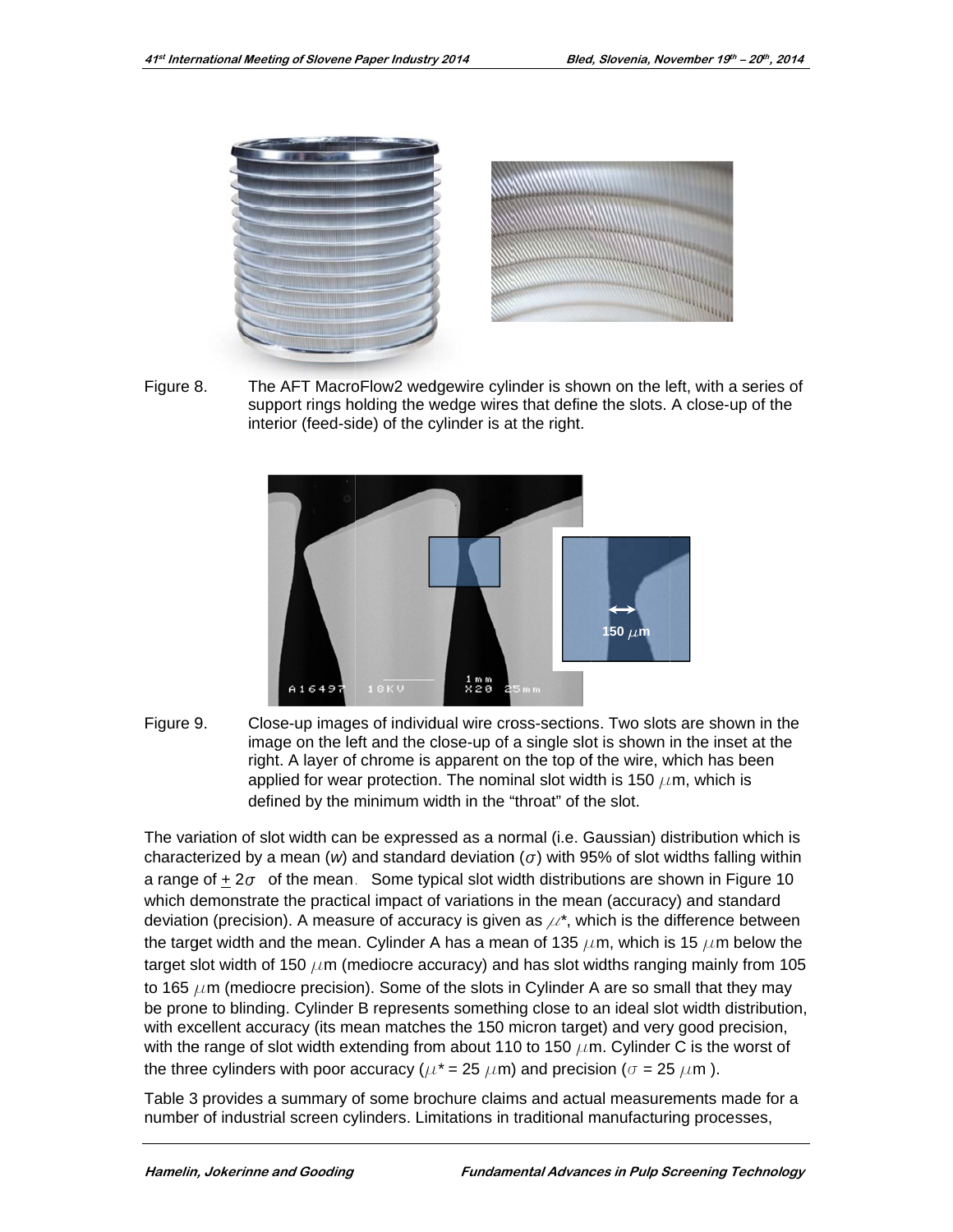based on the use of welds, glue or rolling, will commonly lead to standard deviations of about 15  $\mu$ m. Some inexpensive, commodity-grade cylinders have even higher levels of standard deviation. Conversely, more advanced manufacturing techniques, with state-of-the-art laser cutting, cylinders made in-the-round, and novel wire-ring locking techniques, as seen in MacroFlow2 have reduced variability in slot width to standard deviation values below 10  $\mu$ m.



Figure 10. Slot size distribution for three cylinders (left): Cylinder B is close to the ideal  $(\mu^* = 0 \mu m; \sigma = 7 \mu m)$ , while Cylinders A  $(\mu^* = -15 \mu m; \sigma = 15 \mu m)$  and C ( $\mu^*$  = 25  $\mu$ m;  $\sigma$  = 25  $\mu$ m) suffer from poor accuracy and precision. The concepts of accuracy and precision are shown in the figure on the right.

| Table 3. | Slot width precision for some industrial screen cylinders. |  |  |
|----------|------------------------------------------------------------|--|--|
|          |                                                            |  |  |

| Manufacturer                                         | Advertised Standard<br>Deviation | Measured Standard<br>Deviation |  |
|------------------------------------------------------|----------------------------------|--------------------------------|--|
| Advanced Wedgewire                                   |                                  | 8 $\mu$ m                      |  |
| <b>Conventional Rolled</b><br>Wedgewire              | 10 – 14 $\mu$ m                  | 15 – 20 $\mu$ m                |  |
| <b>Conventional Riveted</b><br>Wedgewire             | 10 $\mu$ m                       | 10 – 16 $\mu$ m                |  |
| Clamped Wedgewire                                    | 12 $\mu$ m                       | 14 $\mu$ m                     |  |
| <b>Conventional Notch</b><br><b>Welded Wedgewire</b> | 12 $\mu$ m                       | 15 $\mu$ m                     |  |
| Low-End Wedgewire                                    |                                  | 20 $\mu$ m                     |  |

It is self-evident that increased slot width variability and more oversize slots will lead to more oversize contaminants passing to the screen accepts and a decrease in contaminant removal efficiency. The more substantial issue is the quantitative relationship between slot precision and debris removal efficiency, which was the subject of a study by Gooding et al. [10]. The first part of the study was theoretical. Contaminant and fibre size distributions were each modelled by log-normal distributions. The analysis assumed: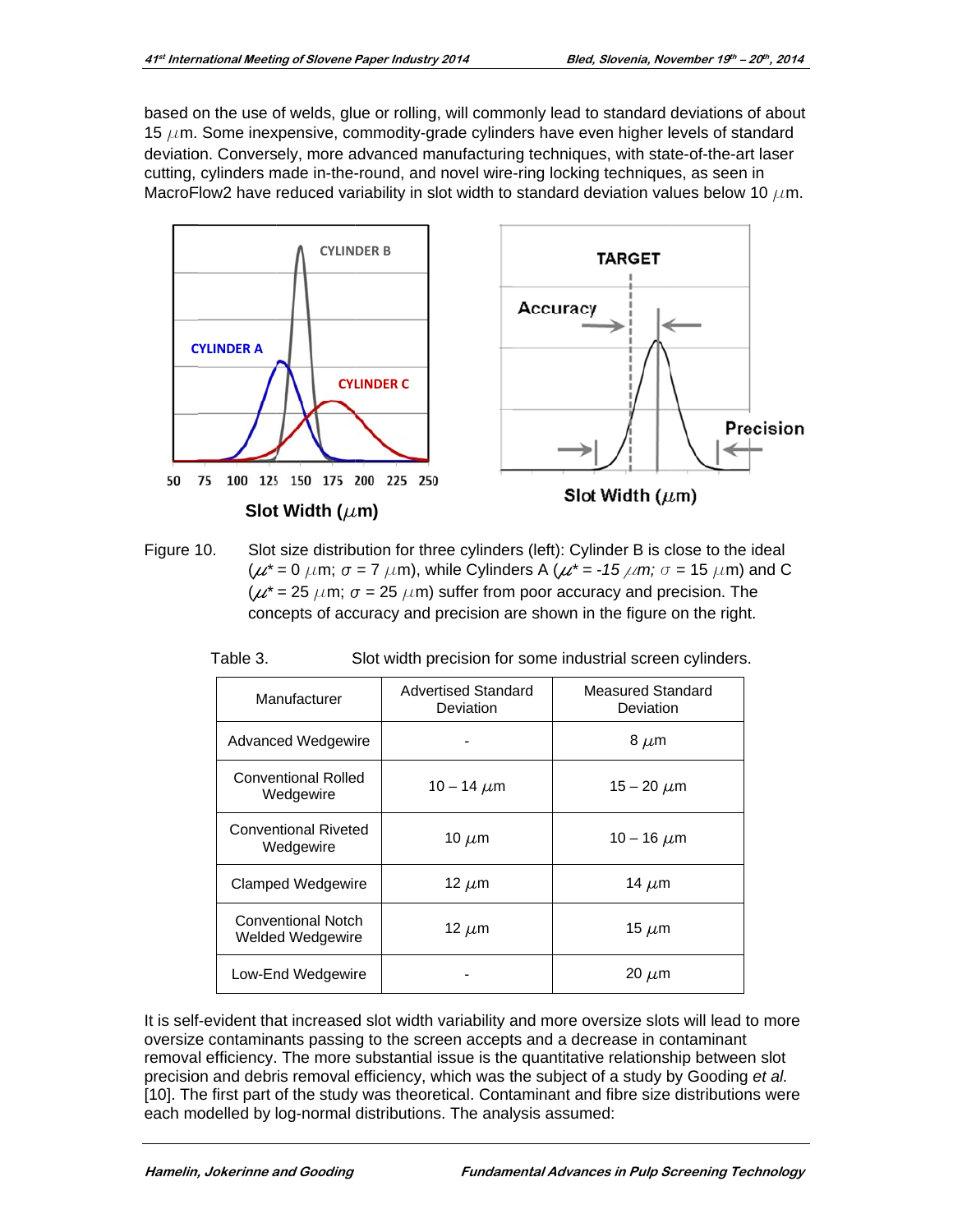- Slot velocity is equal for all slots; flow through each slot is proportional to its width.  $\bullet$
- Very small slots will plug, which follows on the assumption that the nominal slot width was chosen to be as small as possible to achieve the greatest efficiency.
- The "plug-flow model" [7] applies to flow though the screen, which predicts axial changes in debris levels, consistency, fibre length distribution, etc.
- The likelihood of contaminants passing through a particular slot is proportional to the amount of flow through that slot and thus to the width of the particular slot.
- Contaminant removal is determined only by barrier screening. Passage is thus determined by a simple comparison of contaminant size to slot width.
- Fibre passage is determined by probability screening. Since slot velocity and the upstream velocity (driven by the rotor) is the same in all slots, passage varies only with fiber length and slot width.

Contaminants and slots both have a range of contaminant sizes  $(x)$  and slot widths  $(w)$ . Efficiency and consistency changes (e.g. thickening factor) are calculated by integrating the distributions over all particle-size classes and slot widths. The benefit of improved slot precision is shown in Figure 11, which shows the increase in efficiency with reduced standard deviation. A low-end cylinder with a standard deviation of 20 microns has a debris removal efficiency of 75%. Reducing the standard deviation to 15 microns (representative of a typical wedgewire cylinder circa 2010) increases efficiency to 81%. A further increase in efficiency, to 86%, comes from the use of a state-of-the-art cylinder, such as the AFT MacroFlow2 with a 7 micron standard deviation. Thus one sees the potential for an improvement of 5 percentage points in efficiency by increasing slot precision.

An experimental study, using a small industrial pulp screen in a pilot plant setting, was made to confirm the theoretical analysis. Two screen cylinder configurations, which varied in slot precision, were tested to see how improved slot precision would affect screen performance, and in particular the thickening factor and contaminant removal efficiency.





Tests were made using a Beloit MR-8 pulp screen at the Pulp and Paper Centre of The University of British Columbia. The furnish for the trial was a 50-50 blend of reslushed market hardwood and softwood kraft pulps with a length-weighted average fiber length of 1.43 mm. The feed consistency to the pulp screen was 1%. Pulp was seeded with black polyethylene specks that had passed through 0.3 mm (300  $\mu$ m) wide openings.

An AFT EP™ Rotor was operated at a tip speed of 12 m/s in these trials. Two cylinder configurations were created from a single cylinder that had a 0.15 mm nominal slot width, 3.2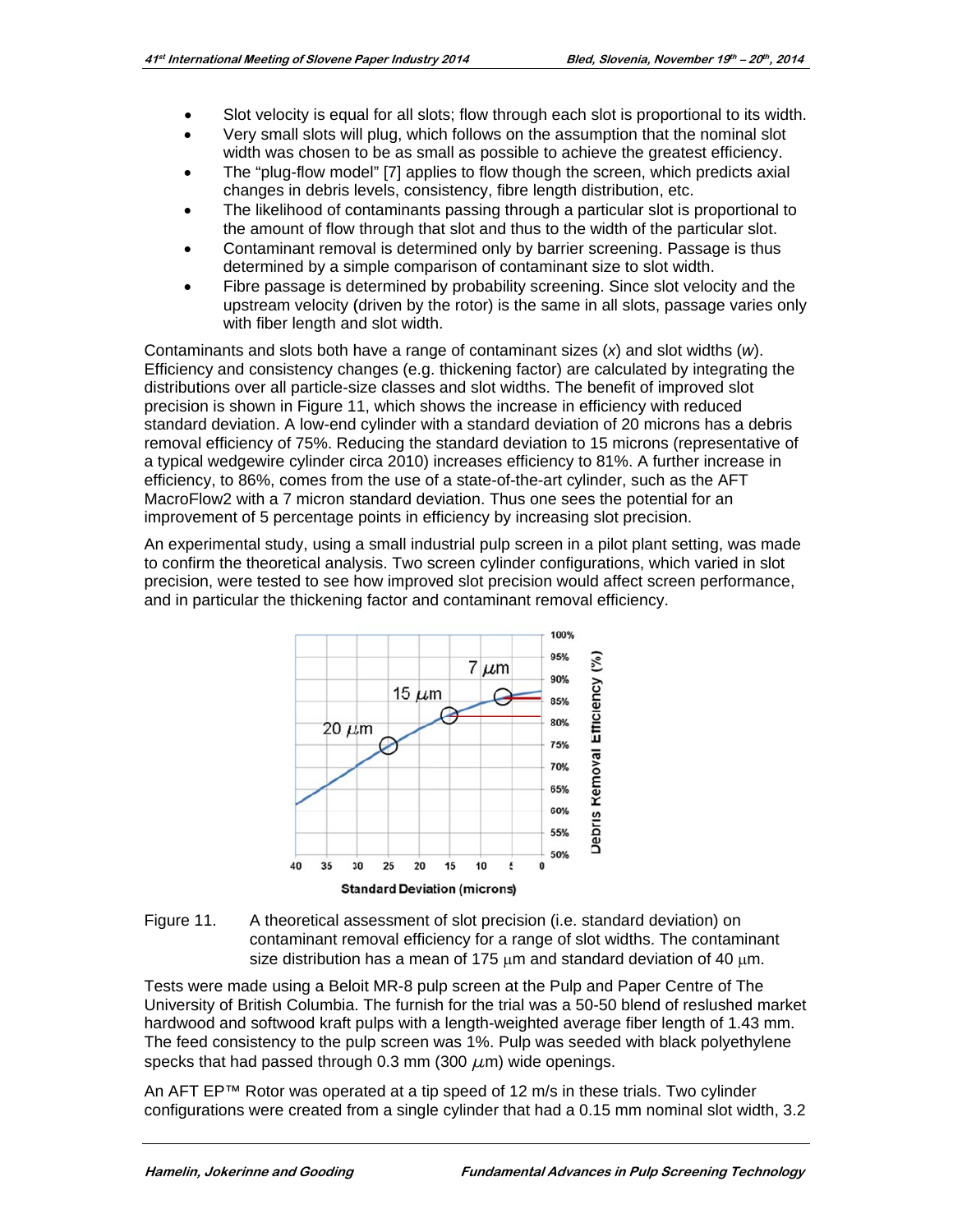mm wire width and 0.9 mm contour height. The initial slot width distribution had a standard deviation of 12  $\mu$ m. Following a first trial, the slot width distribution was made worse by hammering a wedge into a specific number of slots causing the wires to deform, increasing the width of the wedged slot, and reducing slot width in the two adjacent slots. The standard deviation of the slot width distribution thus became 21  $\mu$ m. This approach ensured that the average slot width, the wire shape and total open area remained exactly the same. A second trial was then run with the modified cylinder.

For each trial, the slot velocity was maintained at 1.0 m/s. Feed, accept and reject pulp samples were collected at four volumetric reject ratios (20%, 30%, 40%, 50%) for consistency and contaminant testing. Contaminant measurements were made by preparing handsheets and using image analysis to determine the number and size of contaminants.

Consistent with theoretical estimates, thickening factor was not much affected by the change in standard deviation. The impact on screen efficiency is shown in Figure 12. Accurate measurements of contaminant levels are difficult to obtain - even in pilot plant settings with artificial contaminants seeded into the pulp. To deal with the variability, the approach taken in this study was to make measurements at a series of reject ratios and to fit a curve to the data using a "least-squared" method and a curve form based on the plug-flow model:

$$
E = R_M^{\frac{P_c}{P_p}} = R_V^{P_c}
$$

where E is efficiency,  $R_M$  and  $R_V$  are mass and volumetric reject ratios, and  $P_C$  and  $P_P$  are the passage ratios for contaminants and pulp [7].

As expected, the screen cylinder configuration with the lower amount of slot width variability was found to have the higher contaminant removal efficiency. At a typical reject ratio of 25%, the benefit of the improved slot precision is seen to be 8 percentage points, which is consistent with the theoretical estimates shown in Figure 11.



Figure 12. The impact of improved slot precision on debris removal efficiency, with the original cylinder ( $\sigma$  = 12  $\mu$ m) having about 8 percentage points higher efficiency than the modified ( $\sigma$  = 22 mm) cylinder.

The findings provide clear and quantitative evidence of the value of improved slot precision, with advanced screen cylinder construction, such as the AFT MacroFlow2, providing an